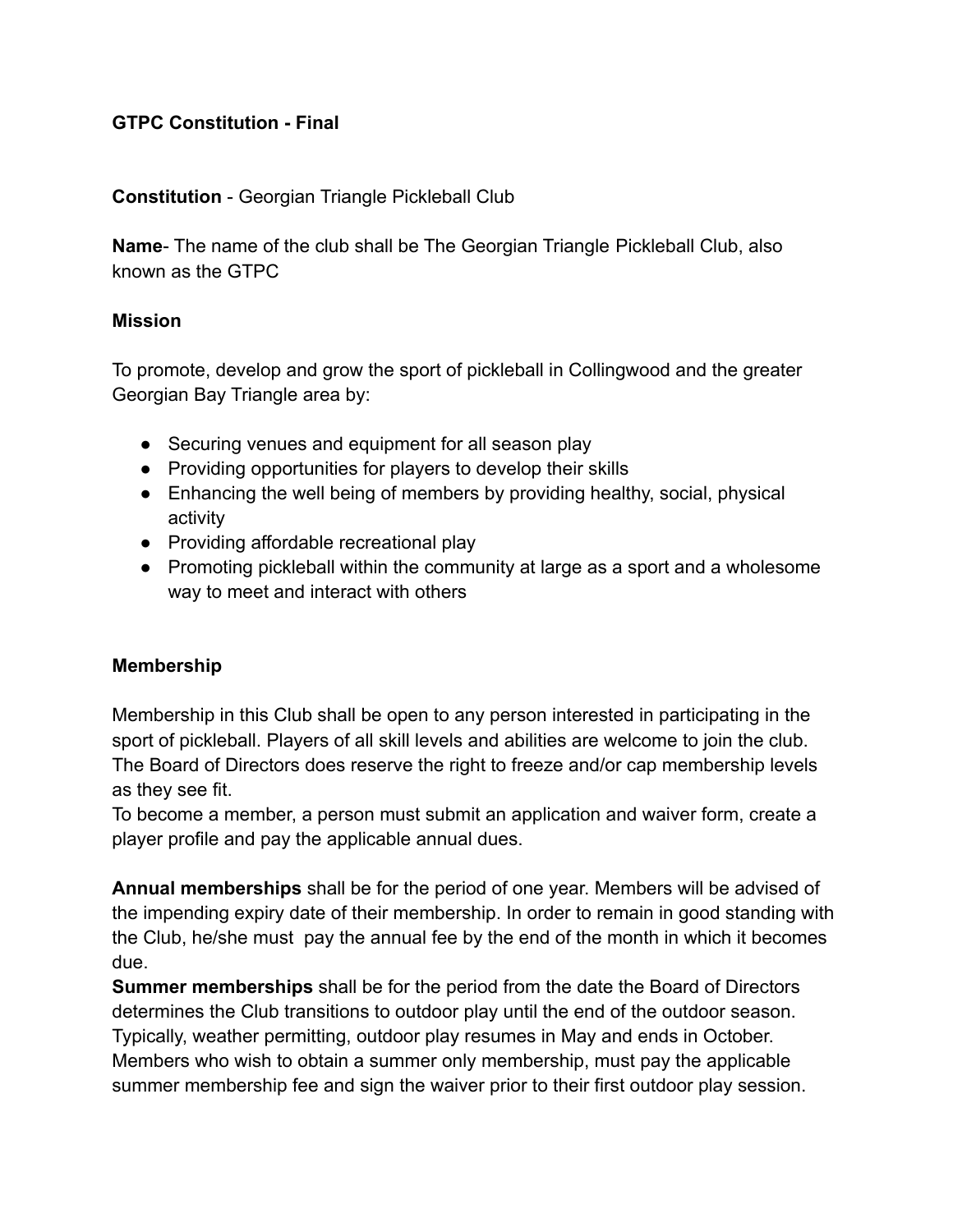Members who are in good standing are entitled to the following benefits;

- The right to sign up for and participate in GTPC events
- The right to attend the Annual General Meeting (AGM) and vote on motions presented at the meeting
- The right to serve on the Board of Directors

Members agree to abide by the rules of the GTPC and adhere to the Club's "Code of Conduct"

The Club shall not discriminate on the basis of citizenship, race, place of origin, ethnic origin, colour, ancestry, disability, age, creed, sex/pregnancy, family status, marital status, sexual orientation,gender identity, gender expression.

The annual membership dues of the GTPC shall be set by a majority vote of the Board of Directors.

## **Code of Conduct**

All members of the Georgian Triangle Pickleball Club (GTPC) agree to play the game with the utmost respect and consideration for other players, court hosts and the rules of the game. Members further acknowledge that the goal is to provide a safe environment where all players can play the game to the best of their ability, to learn and most importantly, to have fun!

Specifically, members of the GTPC agree to:

- Exhibit good sportsmanship and encourage others to do the same
- Treat court hosts with respect. Court hosts are charged with the responsibility of ensuring the safety of players and the organization of court play and Club equipment. As such, members agree to abide by the direction of court hosts both on and off the court.
- Behave in a manner that promotes the health, safety and well-being of others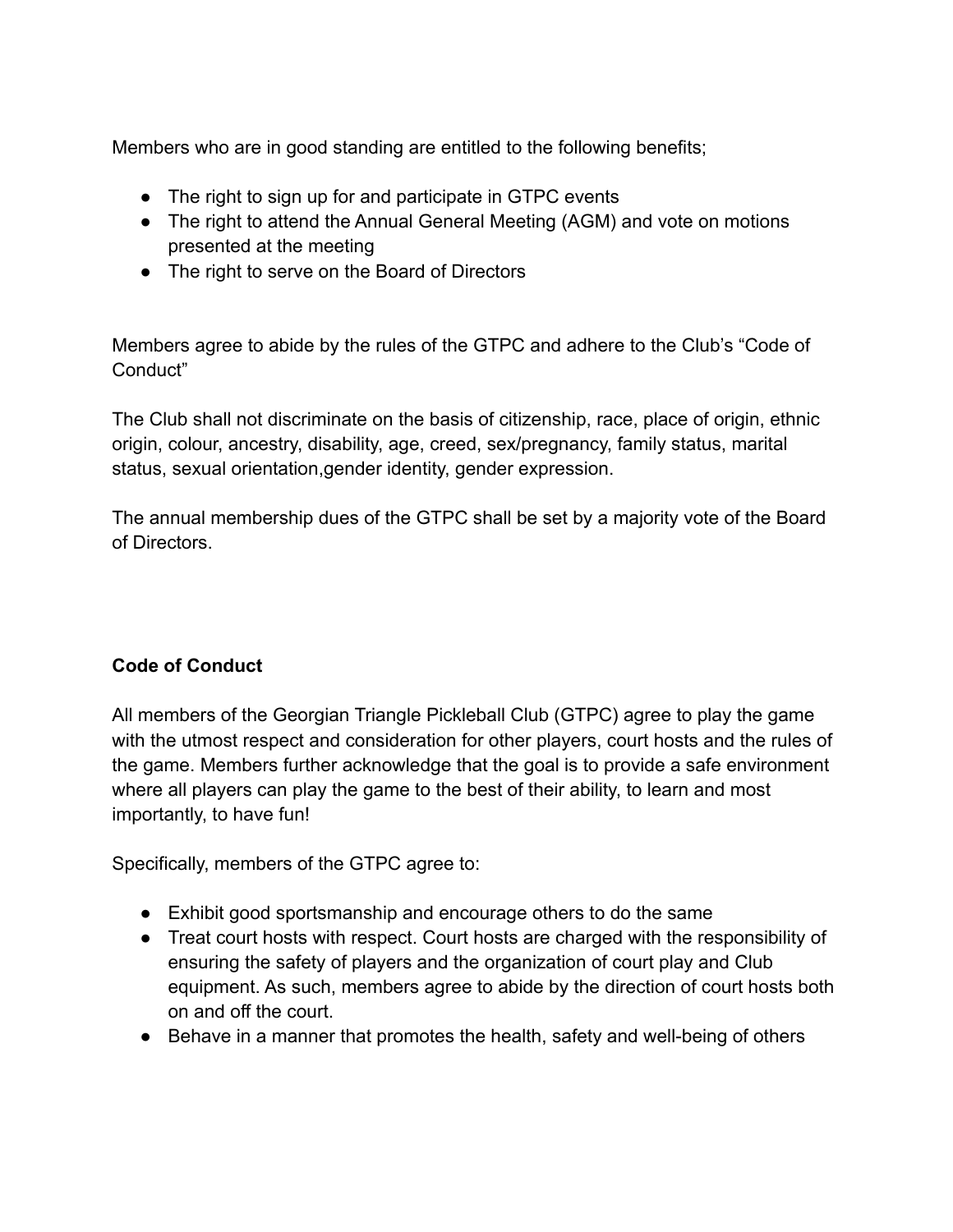- Always display behaviour that demonstrates the core values of respect, fairness, integrity and honesty in their interactions with other members, court hosts and Board members
- Be a positive role model for others learning the game
- Not use profane language or gestures during or after play on the courts
- Respect the property of others and the GTPC, and not wilfully cause damage
- Not engage in any behaviour which would endanger the health, safety or well-being of others
- Under no circumstances display any behaviour or action that constitutes harassment, where harassment is defined as a comment or conduct directed towards an individual or group which is offensive, abusive, racist, sexist, degrading or malicious.

Depending upon the severity of the incident, the Board of Directors, at their sole discretion, reserve the right to impose a penalty, including suspend or terminate the membership. No membership refund will accompany suspension or termination.

## **Board of Directors**

There shall be a maximum of seven elected members to the Board of Directors. They shall include;

President Vice President **Treasurer Secretary** Membership Director Communications Director Equipment Manager

Other members on the Board of Directors will be known as 'Directors at Large'.

## **Terms**

All Board of Director positions carry a term of two years. Board members may stand for re-election at the conclusion of their two year term. Should a position become vacant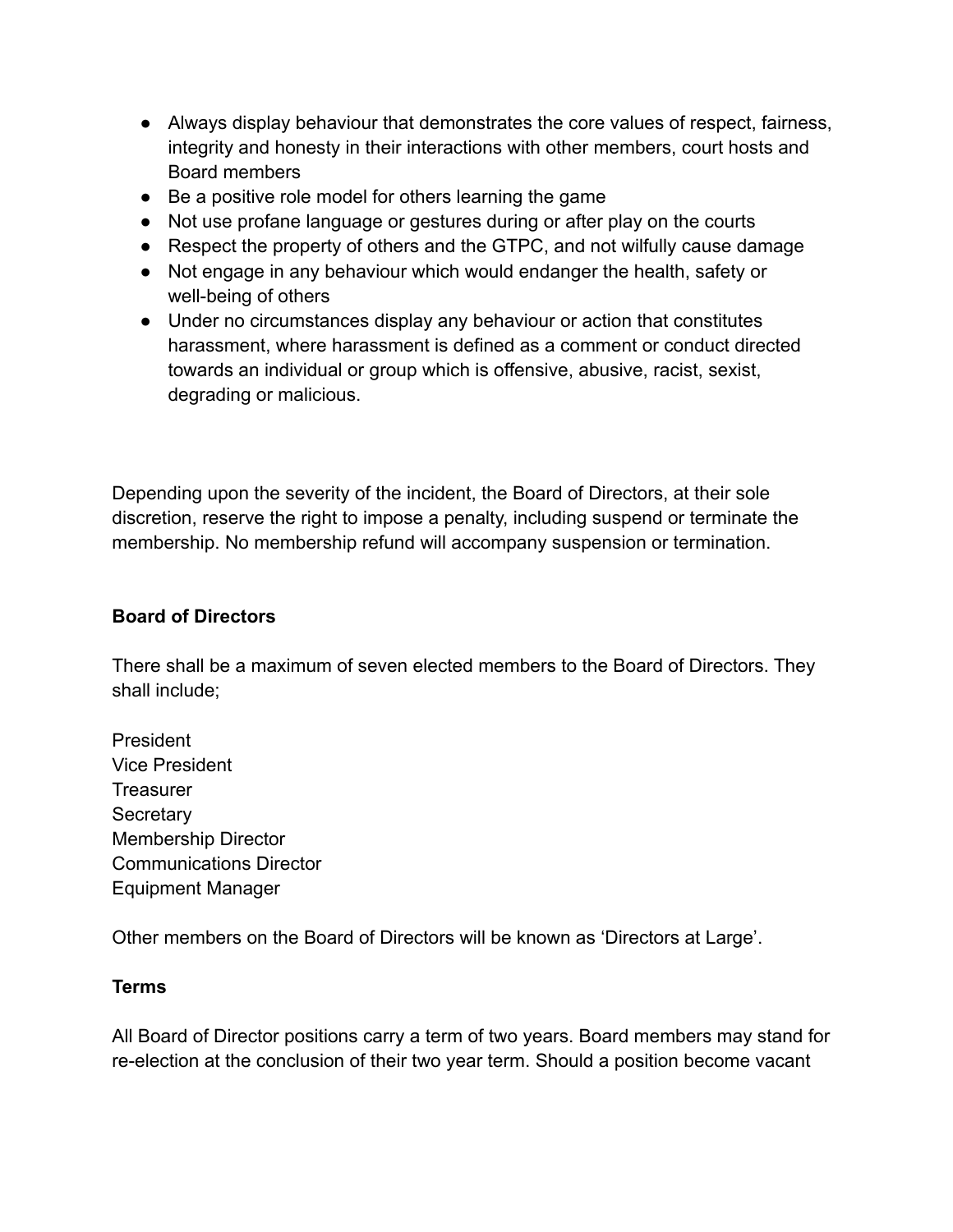within the term, a temporary board member may be chosen by a decision of the Board for a term concluding at the end of the current term.

The Board of Directors may remove a board member from office provided ⅔ of the board members pass a resolution that the member be removed.

There shall be a minimum of one meeting per month. A quorum for conducting business shall be 2/3 of the members of the Board of Directors.

# **GTPC Board of Director's Code of Conduct and Conflict of Interest Policy**

All Georgian Triangle Pickleball Club (GTPC) Directors have a duty to ensure that the integrity of the decision-making processes of the Board are maintained by ensuring that they are free from conflict or potential conflict in their decision making. It is inherent in a Director's duty that conflicts be avoided.

This policy applies to all GTPC Directors and all non-Board members of committees.

All GTPC Board of Directors Members and committee members are expected to adhere to the following code of conduct:

1) Act with respect, integrity and fairness in conducting their activities on behalf of the Club

2) Be responsive and timely when dealing with other Board members and our membership

3) Support and uphold all aspects of the Mission Statement of the GTPC as detailed in the Cub Constitution

4) Always conduct their responsibilities in the best interest of the club and remain free of conflict of interests, or potential conflict of interests. All such conflicts of interest must be disclosed and board members are expected to remove themselves from the decision making and vote pertaining to those matters (see Note 1).

5) Be able to dedicate the necessary time and resources to fulfil the obligations of their positions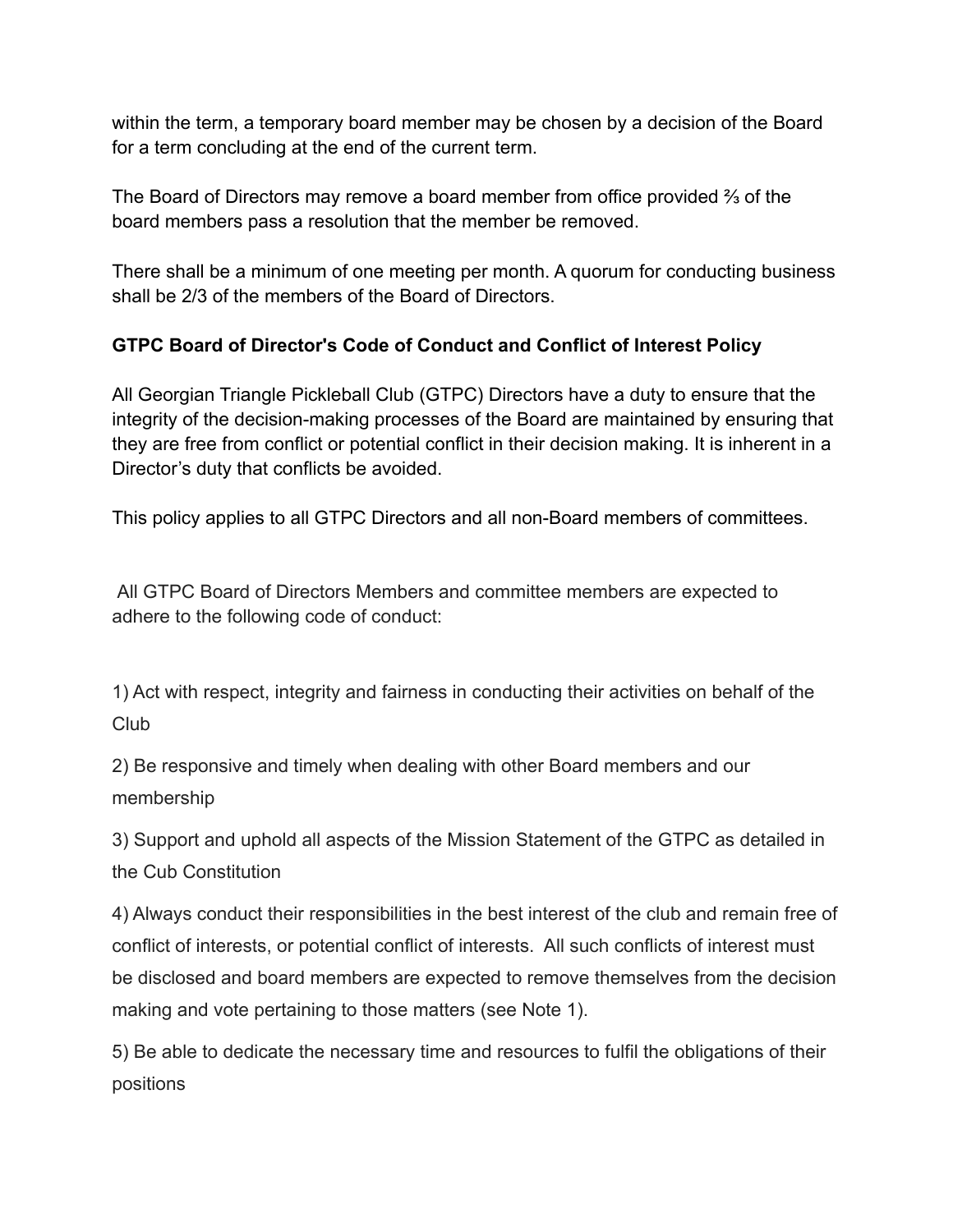Note 1: A conflict of interest is a situation in which a Board member, or immediate family member, has a personal or financial interest that could compromise the Board Member's independence of judgement in exercising their responsibilities to the GTPC. A director who has declared a conflict or has been informed by a majority vote of the board that they have a conflict shall not be present during the discussions in respect of the matter in which there is a conflict and shall not attempt in any way to influence the voting.

#### **Election of Board of Directors**

The Board of Directors shall be elected by the members present, either in person or via Zoom, at the Annual General Meeting. Members unable to attend the AGM may alternately assign a proxy vote to another member. Each proxy held by a member shall entitle that member to one additional vote at the AGM.

At least 30 days prior to the AGM, a communication will be sent to the members in the Club, in good standing, indicating which board positions will be vacant for the coming year. Nominations will be accepted up to 15 days prior to the AGM.

The AGM shall be held once per year no later than September 30th. The president shall chair the AGM. The Secretary shall record the notes of the AGM. Motions at the AGM